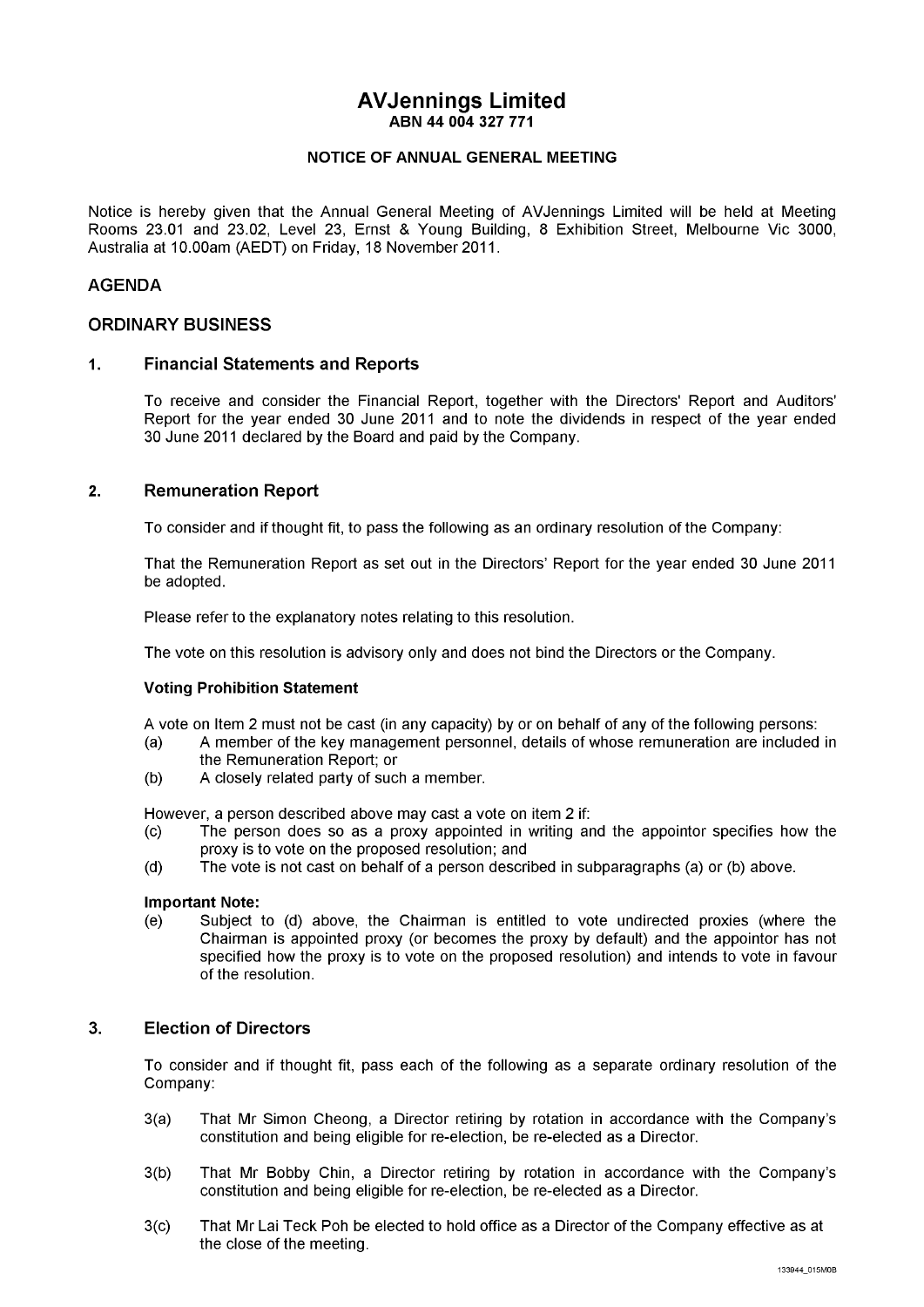Please refer to explanatory notes relating to these resolutions.

By Order of the Board

Carl Thompson **Company Secretary** 

18 October 2011

#### **Specified Time for Determining Voting Entitlements:**

For the purposes of the meeting, the Board has determined that shares will be taken to be held by the person who is the registered holder of the shares as at 7.00pm on Wednesday, 16 November 2011. Transactions registered after that time will be disregarded in determining entitlements to attend and vote at the meeting.

#### **Information on Proxies:**

A proxy form accompanies this notice.

Please note that a shareholder entitled to attend and vote at the meeting is entitled to appoint a proxy. The proxy may be an individual or a body corporate. A proxy need not be a shareholder of the Company.

A shareholder who is entitled to cast 2 or more votes may appoint 2 proxies and may specify the proportion or number of votes each proxy is appointed to exercise. If a shareholder appoints 2 proxies and the appointment does not specify the proportion or number of the shareholder's votes each proxy may exercise, each proxy may exercise half of the votes (disregarding fractions).

New Sections 250BB and 250BC of the Corporations Act apply to voting by proxy. Shareholders and their proxies should be aware of these changes to the Corporations Act, as they will apply to this meeting. Broadly the changes mean that:

- If a proxy holder votes, they must cast all directed proxies as directed; and
- Any directed proxies which are not voted will automatically default to the Chair, who must vote the proxies as directed.

Further details of these changes are provided below:

#### Proxy vote if appointment specifies way to vote:

Section 250BB provides that an appointment of a proxy may specify the way the proxy is to vote on a particular resolution and, if it does:

- The proxy need not vote on a show of hands, but if the proxy does so, the proxy must vote as directed; and
- If the proxy has 2 or more appointments that specify different ways to vote on the resolution the proxy must not vote on a show of hands: and
- If the proxy is the chair of the meeting at which the resolution is voted on, the proxy must vote on a poll, and must vote as directed; and
- If the proxy is not the chair the proxy need note vote on a poll, but if the proxy does so, the proxy must vote as directed.

#### Transfer of non-chair proxy to chair in certain circumstances:

Section 250BC provides that if:

- An appointment of a proxy specifies the way the proxy is to vote on a particular resolution at the meeting of the Company's members; and
- The appointed proxy is not the chair of the meeting; and
- At the meeting, a poll is duly demanded on a resolution; and
- The proxy is not recorded as attending the meeting or the proxy does not vote on the resolution,

then the chair of the meeting is taken, before voting on the resolution closes, to have been appointed as the proxy for the purposes of voting on the resolution at the meeting.

For an appointment of a proxy to be effective, the form appointing the proxy and, if the form is signed by the appointor's attorney, the authority under which the form is signed (or a certified copy of the authority) must be received at the following address or by facsimile or electronic means at least 48 hours prior to the meeting at which the proxy intends to vote: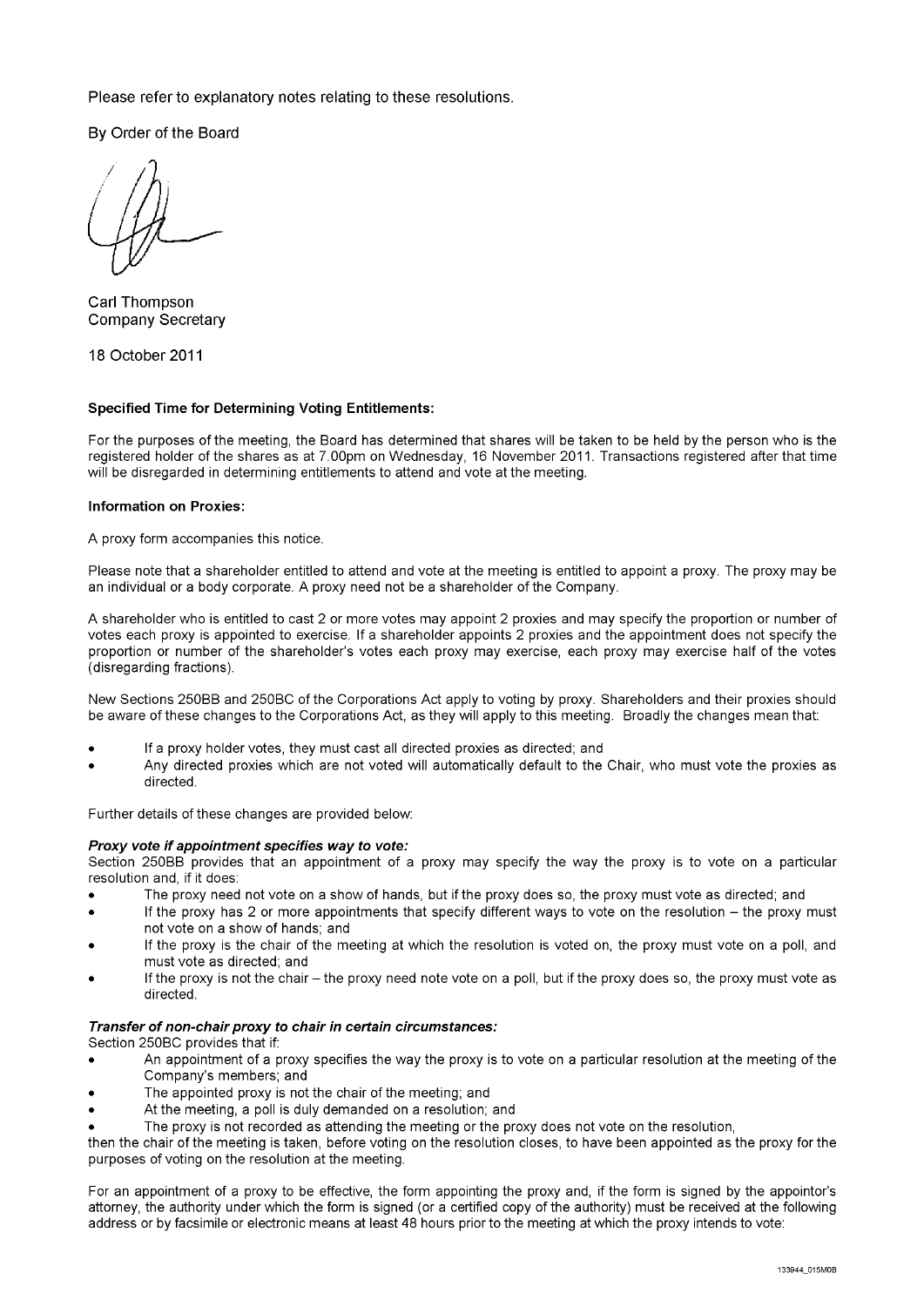- Share Registry Computershare Investor Services Pty Limited, Yarra Falls, 452 Johnston Street, In Person: Abbotsford, Victoria, 3067, Australia
- Using the enclosed reply paid envelope to Computershare Investor Services Pty Limited, GPO Box 242 Melbourne, Victoria 3001, Australia: or By Mail:
- By facsimile: 1800 783 447 (within Australia) +61 3 9473 2555 (outside Australia).
- Online: at www.investorvote.com.au by following the instructions given on the website (you will be taken to have signed your proxy form if you lodge it in accordance with the instructions given on the website)

Relevant custodians may lodge their proxy forms online by visiting www.intermediaryonline.com.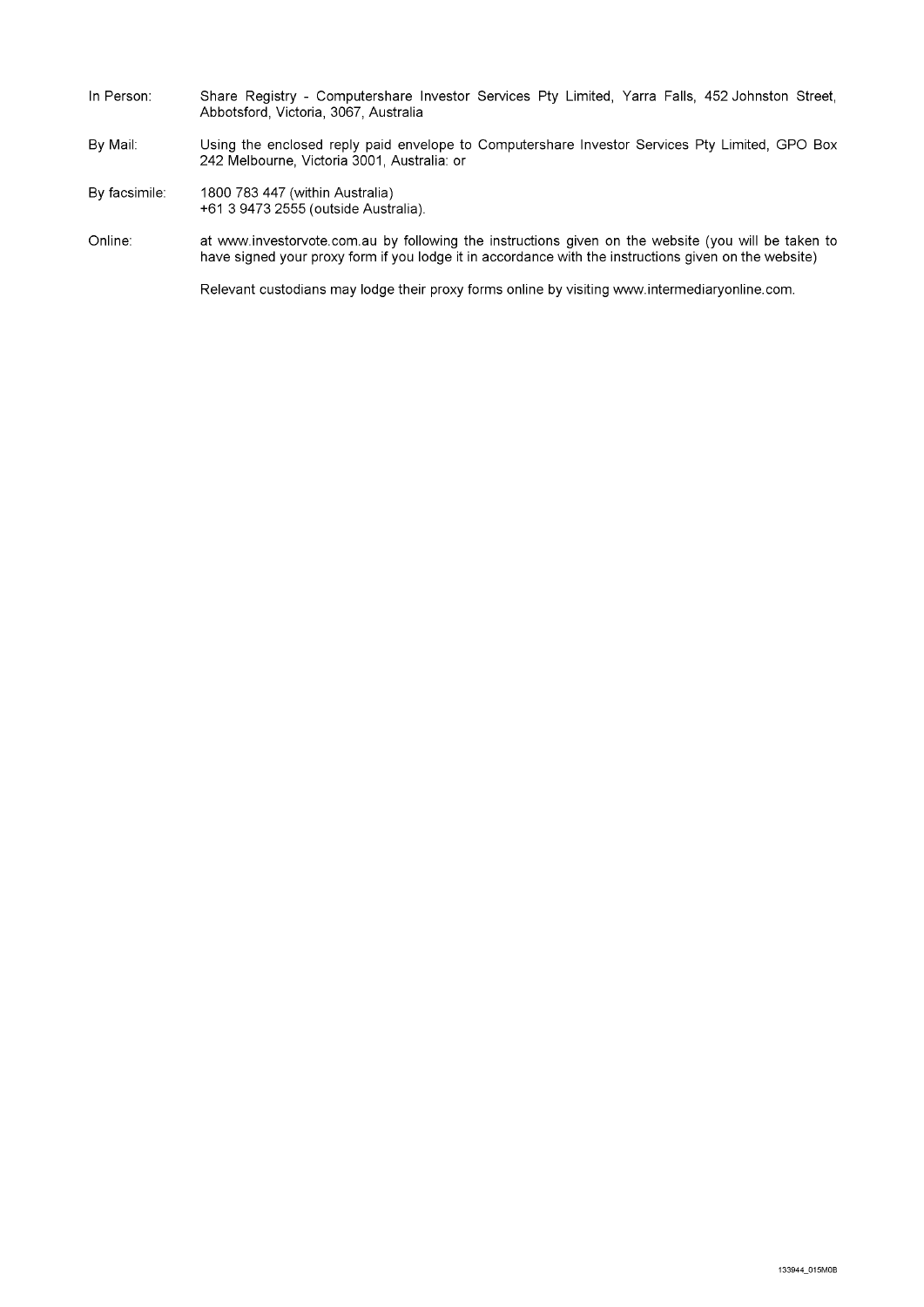# **EXPLANATORY NOTES ON RESOLUTIONS**

These Explanatory Notes are intended to provide shareholders of the Company with information on the resolutions contained in the accompanying Notice of Annual General Meeting. The Directors recommend that shareholders read these Explanatory Notes in full before making any decision in relation to the Resolutions.

#### Item 1

#### **Financial Statements and Reports**

The Australian Corporations Act 2001 (Corporations Act) requires the Company to lay its Financial Report and the reports of the Directors and auditor for the last financial year before the Annual General Meeting.

No resolution is required for this item, but shareholders will be given the opportunity to ask questions and to make comments on the reports and the management and performance of the Company.

The Company's auditor will be present at the meeting and shareholders will be given the opportunity to ask the auditor questions about the conduct of the audit, the preparation and content of the auditor's report, the accounting policies adopted by the Company and the independence of the auditor.

#### Item<sub>2</sub> **Remuneration Report**

The Remuneration Report of the Company for the financial year ended 30 June 2011 is set out on pages 16 to 21 of the Company's 2011 Annual Report, which is also available on the Company's website at www.avjennings.com.au.

The Remuneration Report sets out the Company's remuneration arrangements for Directors and certain executives who constitute key management personnel.

The Chair of the meeting will allow a reasonable opportunity for shareholders to ask questions about, or make comments on, the Remuneration Report at the meeting. In addition, the Corporations Act 2001 requires that shareholders be asked to vote on the Remuneration Report. Section 250R(3) of the Corporations Act provides that this vote is of an advisory nature only and does not bind the Company or its Directors.

The Chair of the meeting intends to vote undirected proxies in favour of the resolution.

#### Item 3 **Election of Directors**

#### (a)&(b) Re-Election of Directors Retiring by Rotation

Two Directors, Messrs Simon Cheong and Bobby Chin retire by rotation at this Annual General Meeting and seek re-election. A profile of each Director seeking re-election follows.

#### Simon Cheong B. Civ. Eng. MBA

#### Non Executive Director

Mr Cheong is the Chairman of the Board and has been a Director of AVJennings Limited since 20 September 2001. He is also the Chairman of the Investments Committee and a Member of the Remuneration Committee and the Nominations Committee.

Mr Cheong has over 30 years experience in real estate, banking and international finance. He currently serves as Chairman and Chief Executive Officer of SC Global Developments Limited. Mr Cheong has formerly held positions with Citibank (Singapore) as their Head of Real Estate Finance for Singapore as well as with Credit Suisse First Boston as a Director and Regional Real Estate Head for Asia (excluding Japan). In 1996, Mr Cheong established his own firm, SC Global Pte Limited, a real estate and hotel advisory and direct investment group specialising in structuring large and complex transactions worldwide. He was elected President of the prestigious Real Estate Developers' Association of Singapore (REDAS) for 2 terms from 2007 till 2010. In April 2008, he was supported to serve on the Board of the Institute of Real Estate Studies, National University of Singapore. In August 2008, he was appointed to the Republic Polytechnic Board of Governors. He was also a Council Member of the Singapore Business Federation, a position he held from 2007 -2010. Mr Cheong is a resident of Singapore.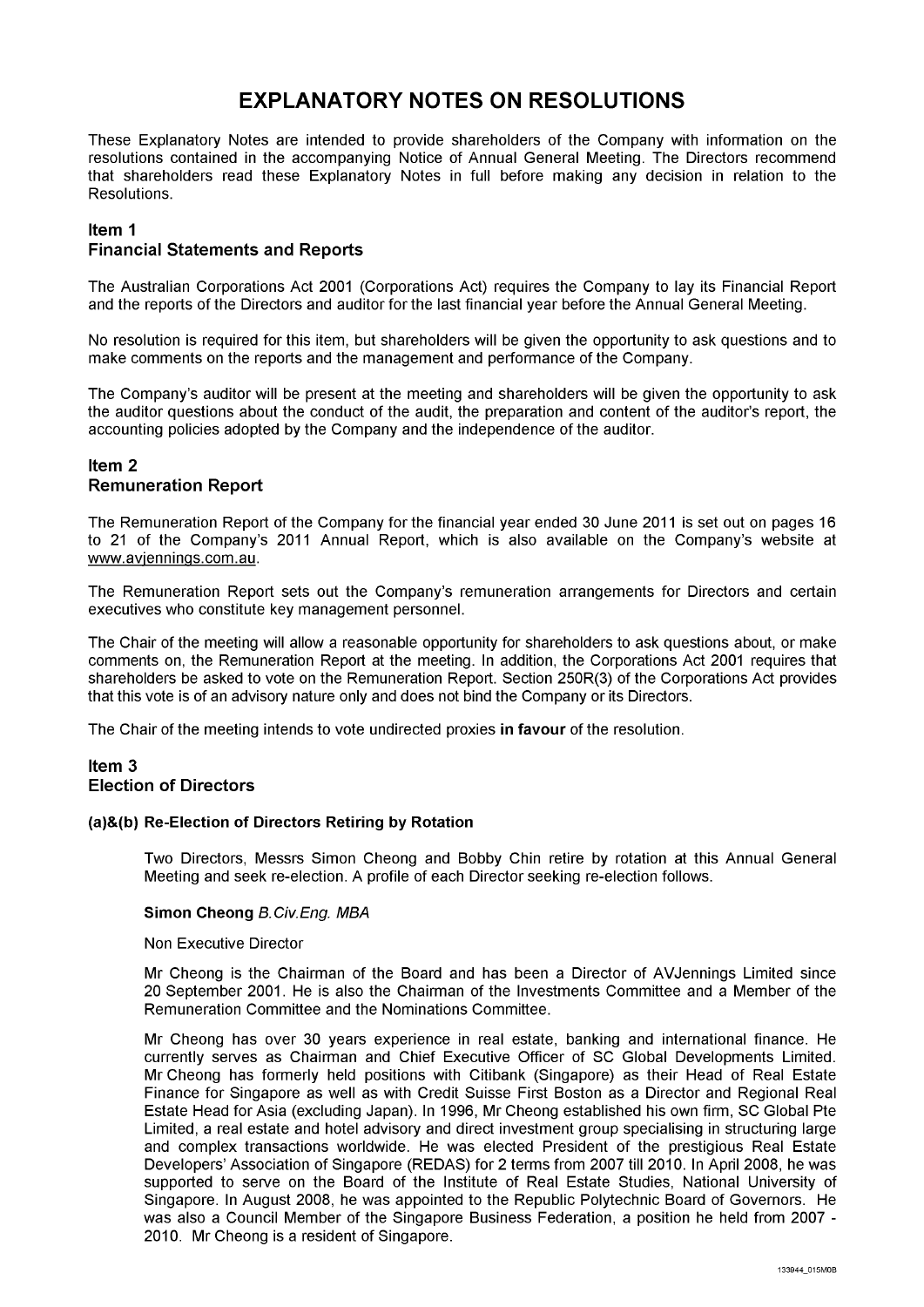Mr Cheong has been a valuable member of the Board and has made significant and constructive contributions to the Board and the Company during his years of service as a Director and Chairman of the Board. The other members of the Board unanimously support the re-election of Mr Cheong and recommend that shareholders vote in favour of the resolution.

#### Bobby Chin CA (ICAEW) B.Acc. Independent Non-Executive Director

Mr Chin has been a Director of AVJennings Limited since 18 October 2005 and is Chairman of the Audit Committee.

Mr Chin is the Chairman of Singapore Totalisator Board and serves on the Boards of Competition Commission of Singapore and Singapore Labour Foundation. He is also a member of the Singapore Council of Presidential Advisers. Mr Chin served 31 years with KPMG Singapore and was its Managing Partner from 1992 until September 2005. He is a Fellow of the Institute of Certified Public Accountants in Singapore, and an Associate Member of the Institute of Chartered Accountants in England and Wales. Mr Chin is a resident of Singapore.

Mr Chin has been a valuable member of the Board and has made significant and constructive contributions to the Board and the Company during his years of service as a Director, particularly as chair of the Audit Committee. The other members of the Board unanimously support the re-election of Mr Chin and recommend that shareholders vote in favour of the resolution.

#### **Election of a Director**  $(c)$

#### Lai Teck Poh BA Hons. (Economics)

Mr Lai Teck Poh has provided the Company with a Notice of Nomination indicating his intention to stand for election as a Director of the Company at the Annual General Meeting. A profile of Mr Lai follows.

Mr Lai has been a career banker since the late 1960s. He joined Citibank Singapore in April 1968. rising through the ranks to become Vice President and Head of the Corporate Banking Division. During his time with Citibank, Mr Lai undertook international assignments with Citibank in New York, London and Jakarta. His last position with Citigroup was as Managing Director of Citicorp Investment Banking Singapore Ltd (Corporate Finance and Capital Market Activities) from 1986 to 1987.

Mr Lai joined Oversea-Chinese Banking Corporation (OCBC) in January 1988 as Executive Vice President and Division Head of Corporate Banking. He moved on to various other senior management positions in OCBC, such as Head of Information Technology and Central Operations and Risk Management. He was head of Group Audit prior to retiring in April 2010.

Mr Lai was appointed a Director of OCBC in June 2010. He is also a Director of OCBC Bank (Malaysia) Bhd, OCBC Al-Amin Bank Bhd and WBL Corporation Limited, Singapore. He is Commissioner of PT Bank OCBC NISP Tbk in Indonesia. Mr Lai is a resident of Singapore.

It is expected that Mr Lai will bring invaluable commercial and financial expertise to AVJennings as it refines its business and financial models to meet the challenges that lie ahead. The members of the Board unanimously support the election of Mr Lai Teck Poh as a Director and recommend that shareholders vote in favour of the resolution.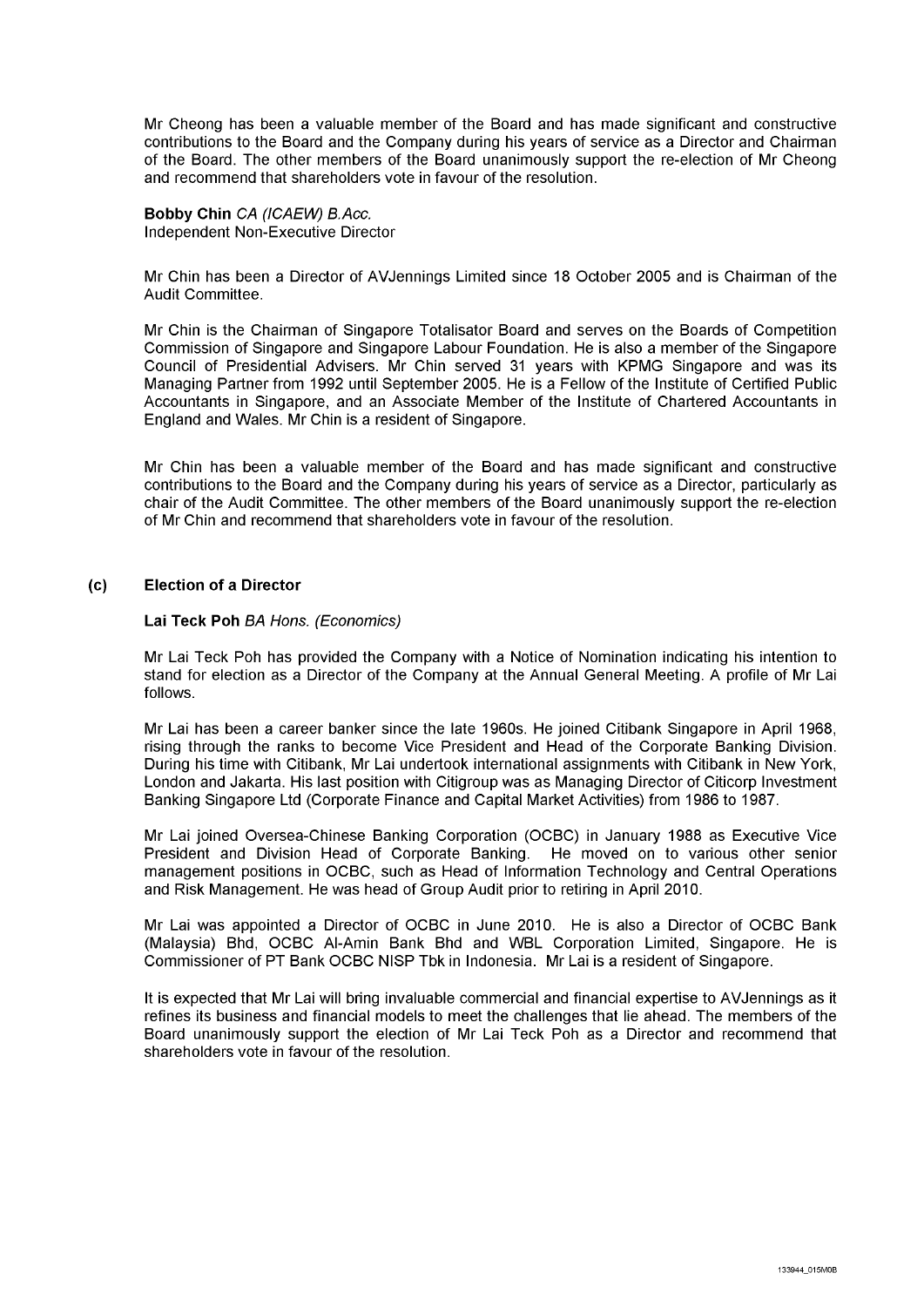**AVJennings** 

**AVJennings Limited** ABN 44 004 327 771

## **Lodge your vote:**

**Online:** www.investorvote.com.au  $\boxed{\Box}$ 

**By Mail:**

Computershare Investor Services Pty Limited GPO Box 242 Melbourne Victoria 3001 Australia

Alternatively you can fax your form to (within Australia) 1800 783 447 (outside Australia) +61 3 9473 2555

For Intermediary Online subscribers only (custodians) www.intermediaryonline.com

## **For all enquiries call:**

(within Australia) 1300 850 505 (outside Australia) +61 3 9415 4000

# **Proxy Form**

**www.investorvote.com.au** Vote online or view the annual report, 24 hours a day, 7 days a week:

**Cast your proxy vote**

**Access the annual report**

 $\overline{\mathsf{M}}$ **Review and update your securityholding** *Your secure access information is:*

**Control Number:** 

**SRN/HIN:** 

**PLEASE NOTE:** For security reasons it is important that you keep your SRN/HIN confidential.

## **For your vote to be effective it must be received by 10.00am on Wednesday, 16 November 2011**

## **How to Vote on Items of Business**

All your securities will be voted in accordance with your directions.

#### **Appointment of Proxy**

**Voting 100% of your holding:** Direct your proxy how to vote by marking one of the boxes opposite each item of business. If you do not mark a box your proxy may vote as they choose. If you mark more than one box on an item your vote will be invalid on that item.

**Voting a portion of your holding:** Indicate a portion of your voting rights by inserting the percentage or number of securities you wish to vote in the For, Against or Abstain box or boxes. The sum of the votes cast must not exceed your voting entitlement or 100%.

**Appointing a second proxy:** You are entitled to appoint up to two proxies to attend the meeting and vote on a poll. If you appoint two proxies you must specify the percentage of votes or number of securities for each proxy, otherwise each proxy may exercise half of the votes. When appointing a second proxy write both names and the percentage of votes or number of securities for each in Step 1 overleaf.

**A proxy need not be a securityholder of the Company.**

# **Signing Instructions for Postal Forms**

**Individual:** Where the holding is in one name, the securityholder must sign.

**Joint Holding:** Where the holding is in more than one name, all of the securityholders should sign.

**Power of Attorney:** If you have not already lodged the Power of Attorney with the registry, please attach a certified photocopy of the Power of Attorney to this form when you return it.

**Companies:** Where the company has a Sole Director who is also the Sole Company Secretary, this form must be signed by that person. If the company (pursuant to section 204A of the Corporations Act 2001) does not have a Company Secretary, a Sole Director can also sign alone. Otherwise this form must be signed by a Director jointly with either another Director or a Company Secretary. Please sign in the appropriate place to indicate the office held. Delete titles as applicable.

## **Attending the Meeting**

Bring this form to assist registration. If a representative of a corporate securityholder or proxy is to attend the meeting you will need to provide the appropriate "Certificate of Appointment of Corporate Representative" prior to admission. A form of the certificate may be obtained from Computershare or online at www.investorcentre.com under the information tab, "Downloadable Forms".

**Comments & Questions:** If you have any comments or questions for the company, please write them on a separate sheet of paper and return with this form.

*GO ONLINE TO VOTE, or turn over to complete the form*

**Froxy Formula**